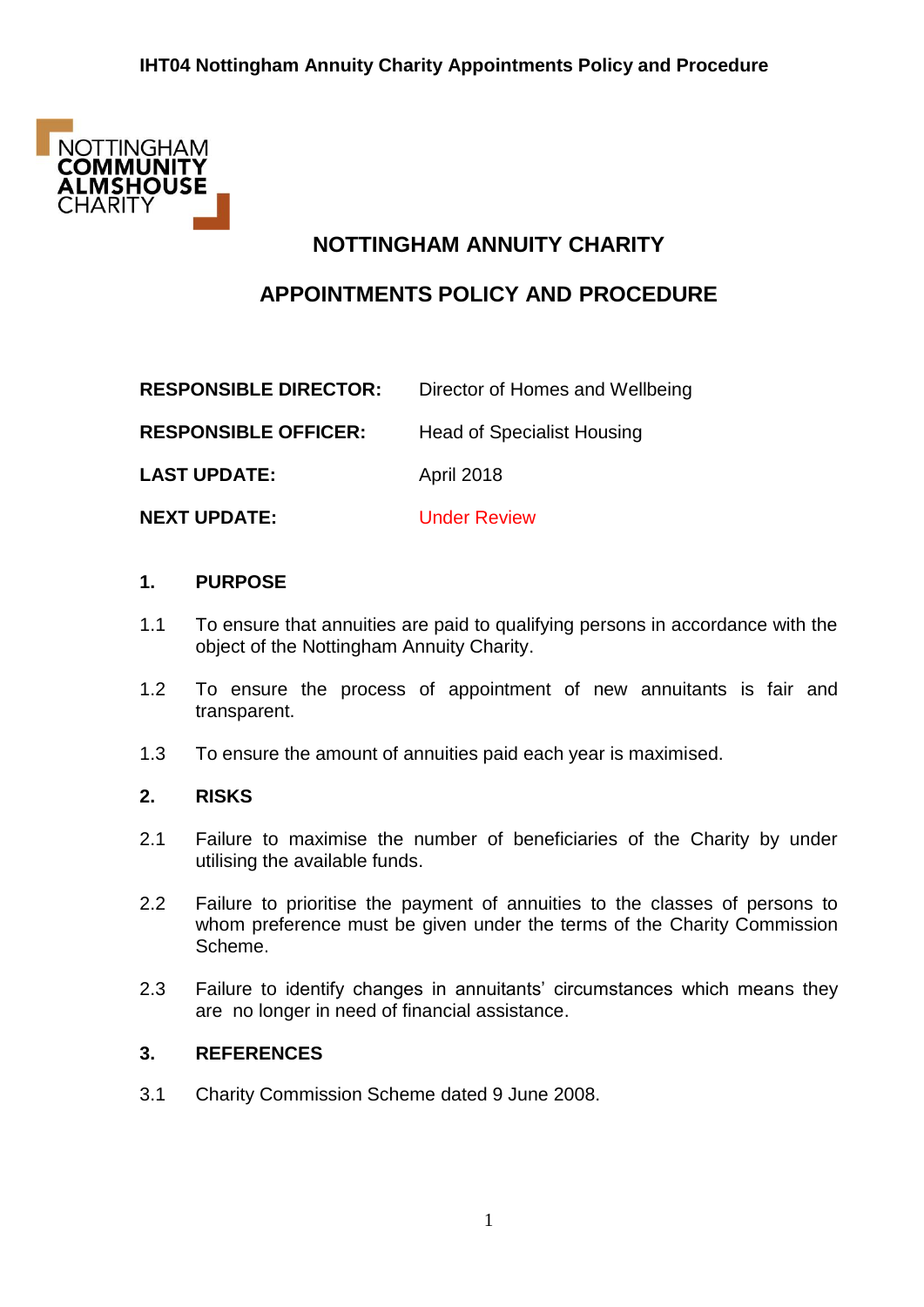### **4. PROCESS**

- 4.1 As part of the budget setting process each year, the amount of the annuity award will be reviewed. The scope for appointing new annuitants will be established at this time each year, based on the Charity's income.
- 4.2 Vacancies for new annuitants have to be advertised before new ones are appointed, unless a vacancy occurs within 2 years after the last advert. The advertisement template is at Appendix 1 to this document.
- 4.3 All applicants for annuities must complete an application form see Appendix 2.
- 4.4 The criteria for appointing new annuitants are as follows. Applicants must:
	- be in need
	- be of good character
	- be resident in Nottinghamshire at the time of appointment
	- Preference must be given to widows and spinsters
- 4.5 The Specialist Housing Manager will arrange a meeting of at least two of the Appointments Panel who will make a decision to appoint based on the Charity's criteria. The Panel comprises:
	- Head of Specialist Housing
	- Specialist Housing Manager
	- Specialist Housing Officers
- 4.6 The Panel will decide which applicants are to be added to the waiting list, in priority order.
- 4.7 The applicant deemed to be the highest priority will be visited at home to establish that the information given on the application form is accurate and to obtain any further information needed, for example bank account details. A written record will be kept of the home visit and held on the Annuitants File.
- 4.8 A letter will be sent to the new appointee, giving details of the payment amount, the method and frequency of payment, and stating that he/she must inform the Charity if their circumstances change significantly and they no longer need the annuity.
- 4.9 Admin will send an e mail to Finance giving the applicant's details and requesting for payment to be set up.
- 4.10 The amount of the annuity will usually be at the current rate agreed at the annual review, but this can be varied in exceptional circumstances.
- 4.11 Annuities are paid quarterly by BAC transfer into the annuitants' bank accounts.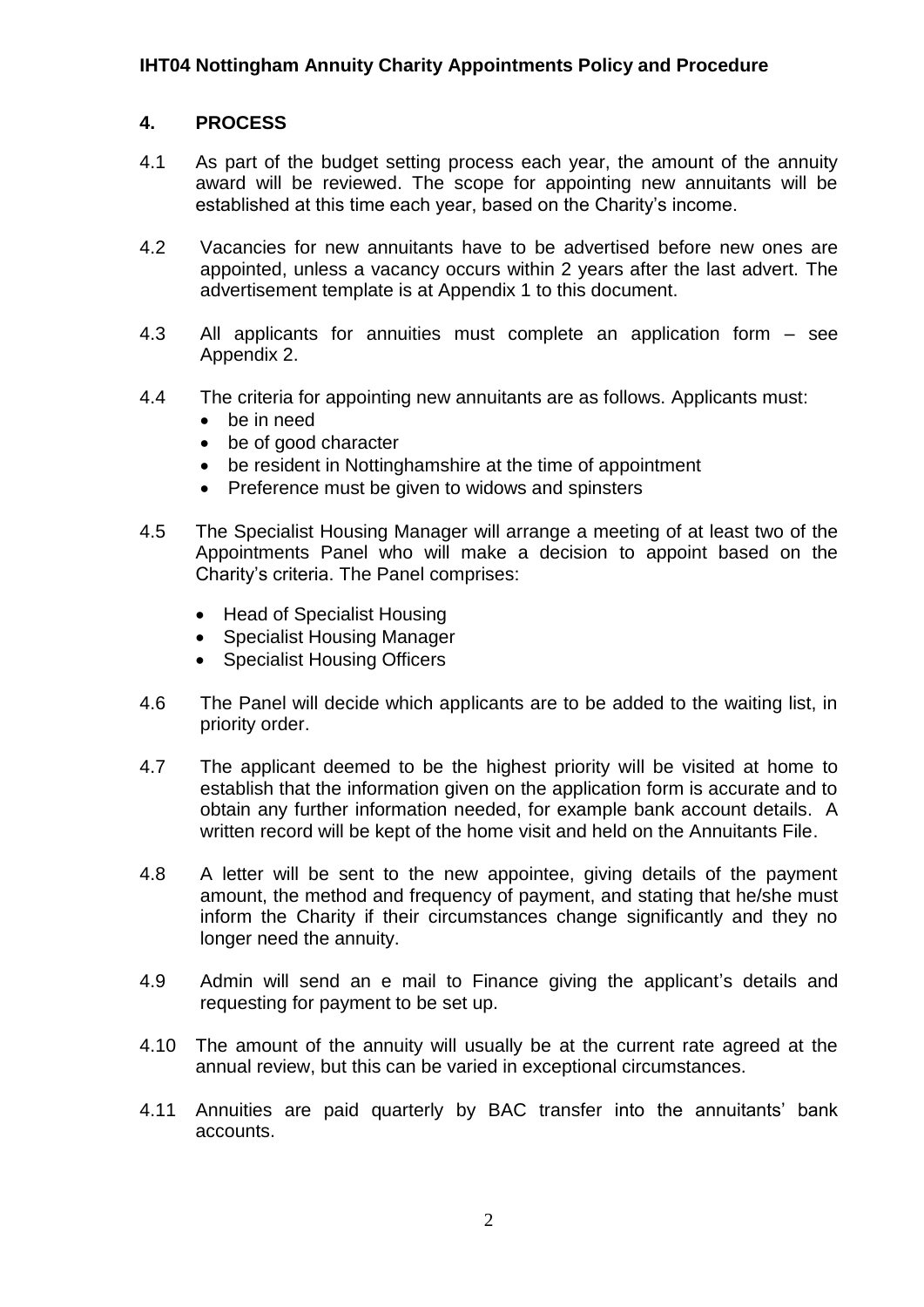- 4.12 The unsuccessful applicant will be sent a letter informing them either that they will be held on a waiting list for future vacancies, or removed from the list as they do not meet the Charity's criteria.
- 4.13 All decisions of the Appointments Panel will be recorded in the Annuity Charity Appointments spreadsheet in Igloo. A record will be kept of:
	- The date of each vacancy and the reason for it
	- The names of persons who have applied for appointment
	- The name of the person appointed and the date of appointment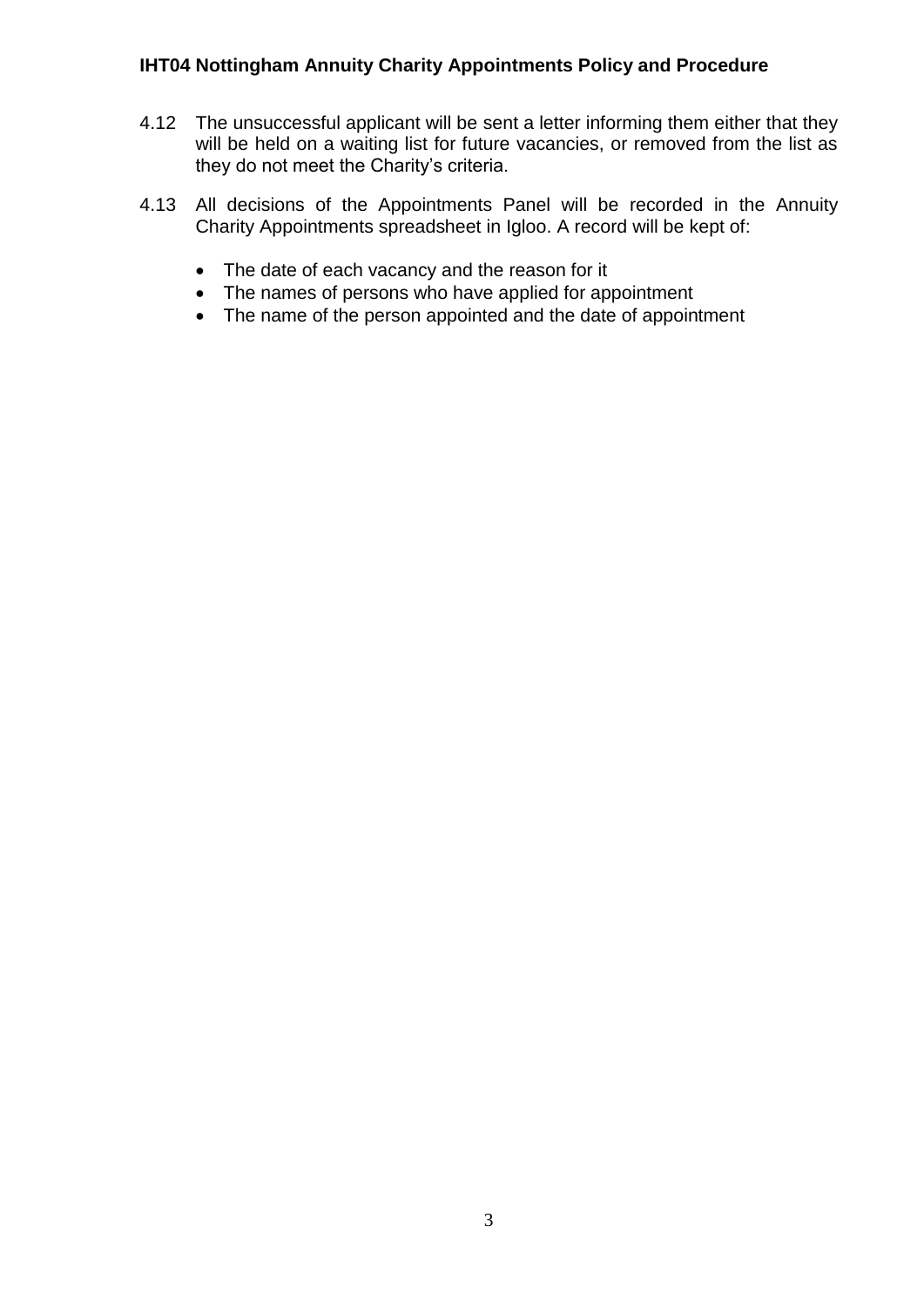Appendix 1

### **NOTTINGHAM ANNUITY CHARITY (Registered Number 510023)**

This Charity pays small annual sums (known as annuities) to needy persons who live in the City or County of Nottingham (who are known as annuitants). The annuities are paid in four equal instalments throughout the year and the Trustee of the Charity, Nottingham Community Housing Association, is required to give preference to widows and spinsters.

The Charity is now in a position to appoint some new annuitants.

Applications will be considered until [DATE]

Anyone wishing to be considered for an annuity should apply by completing an application form and sending it to:

Nottingham Annuity Charity c/o Specialist Housing Team Nottingham Community Housing Association Limited 12/14 Pelham Road Sherwood Rise Nottingham NG5 1AP

Application forms can be obtained by contacting 0115 8443399

Applications are considered by the Trustee and the appointment of new annuitants is entirely at its discretion. It also depends on the availability of funds at the time.

This Charity is regulated by the Charity Commission.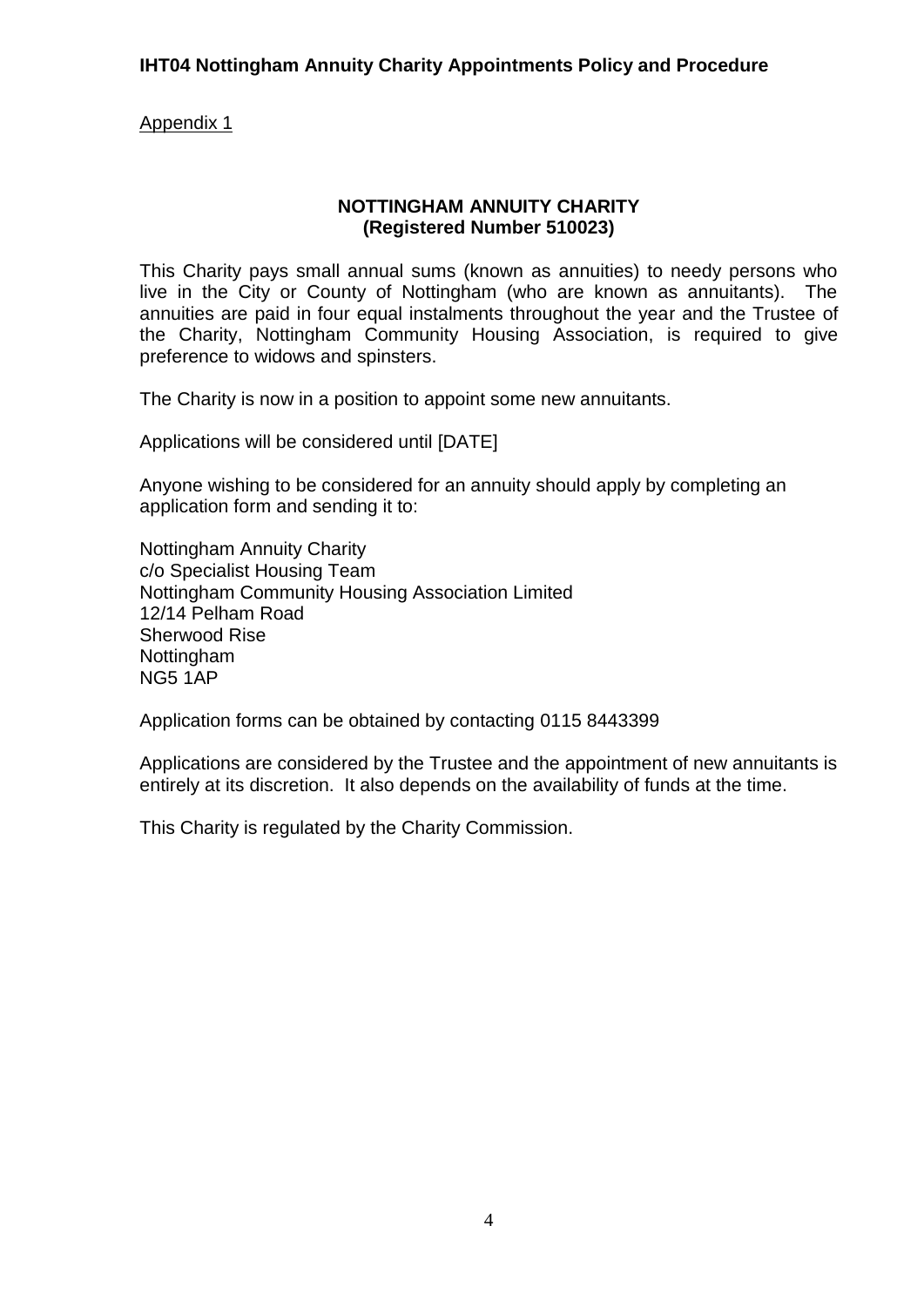# Appendix 2

## **NOTTINGHAM ANNUITY CHARITY Registered Charity No. 510023**

# **Trustee: Nottingham Community Housing Association Limited**

# **APPLICATION FOR AN ANNUITY**

| Details of your income from ALL sources                               |  |
|-----------------------------------------------------------------------|--|
|                                                                       |  |
|                                                                       |  |
| State Benefits £per week/ month                                       |  |
|                                                                       |  |
| Details of your outgoings                                             |  |
| Rent/ mortgage £per week/ month                                       |  |
| Gas, Electricity, Fuel £per week/ month                               |  |
| Council Tax £per week/ month                                          |  |
| Other expenses £per week/ month                                       |  |
| Amount of any Savings or Investments (including bank/building society |  |
|                                                                       |  |
|                                                                       |  |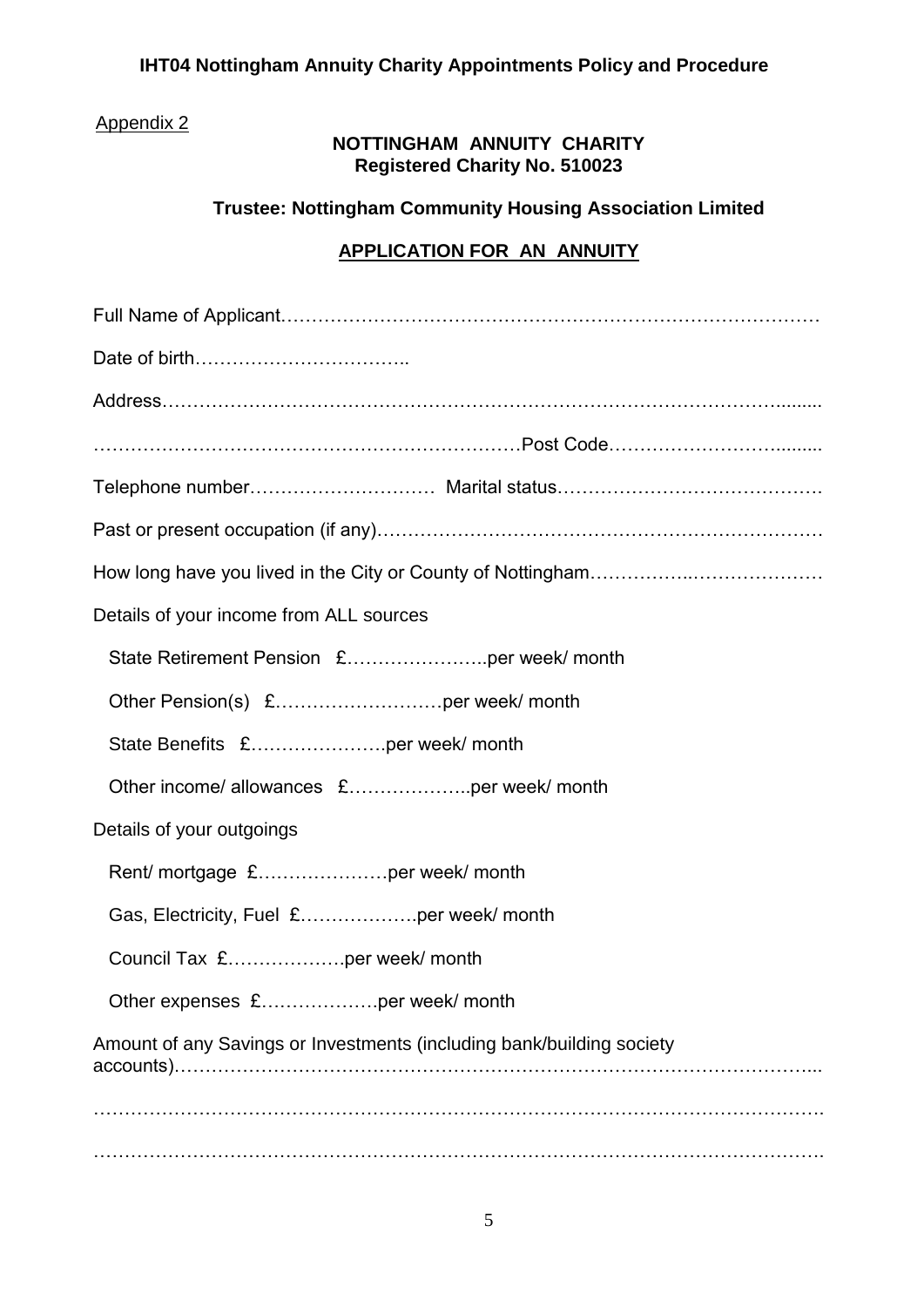State below any special circumstances you wish to bring to the attention of the Trustee:

………………………………………………………………………………………………………. ……………………………………………………………………………………………………….  $\mathcal{L}^{\text{max}}_{\text{max}}$ ………………………………………………………………………………………………………..  $\mathcal{L}^{\text{max}}_{\text{max}}$ ……………………………………………………………………………………………………….. ……………………………………………………………………………………………………….. ………………………………………………………………………………………………………..

I declare that the answers given by me above are true in every respect, and I request that I may be appointed an Annuitant of this Charity.

I accept the following rules of the Charity:

- (a) The Trustee will decide the amount of the Annuity and reserves the right to cease payment without notice.
- (b) Annuitants must reside in the County or City of Nottingham.
- (c) Annuitants are expected to apply for and receive all State Benefits to which they are entitled.
- (d) Annuitants must notify the Trustee immediately of any changes in their circumstances including the withdrawal of any State Benefits

SIGNATURE OF APPLICANT…………………………………………………..……

DATE…………………………..

**DATA PROTECTION STATEMENT:** it is part of the Trustee's responsibilities to ensure that applicants for annuities are suitably qualified under the terms of the charity's governing instrument. The Trustee therefore needs to investigate the personal circumstances of applicants. The personal data supplied on this form, and other information relating to an annuity, will be held on file. Some details may be checked with relevant organisations but none will be disclosed for any inappropriate purpose. You may have access to your personal information on request.